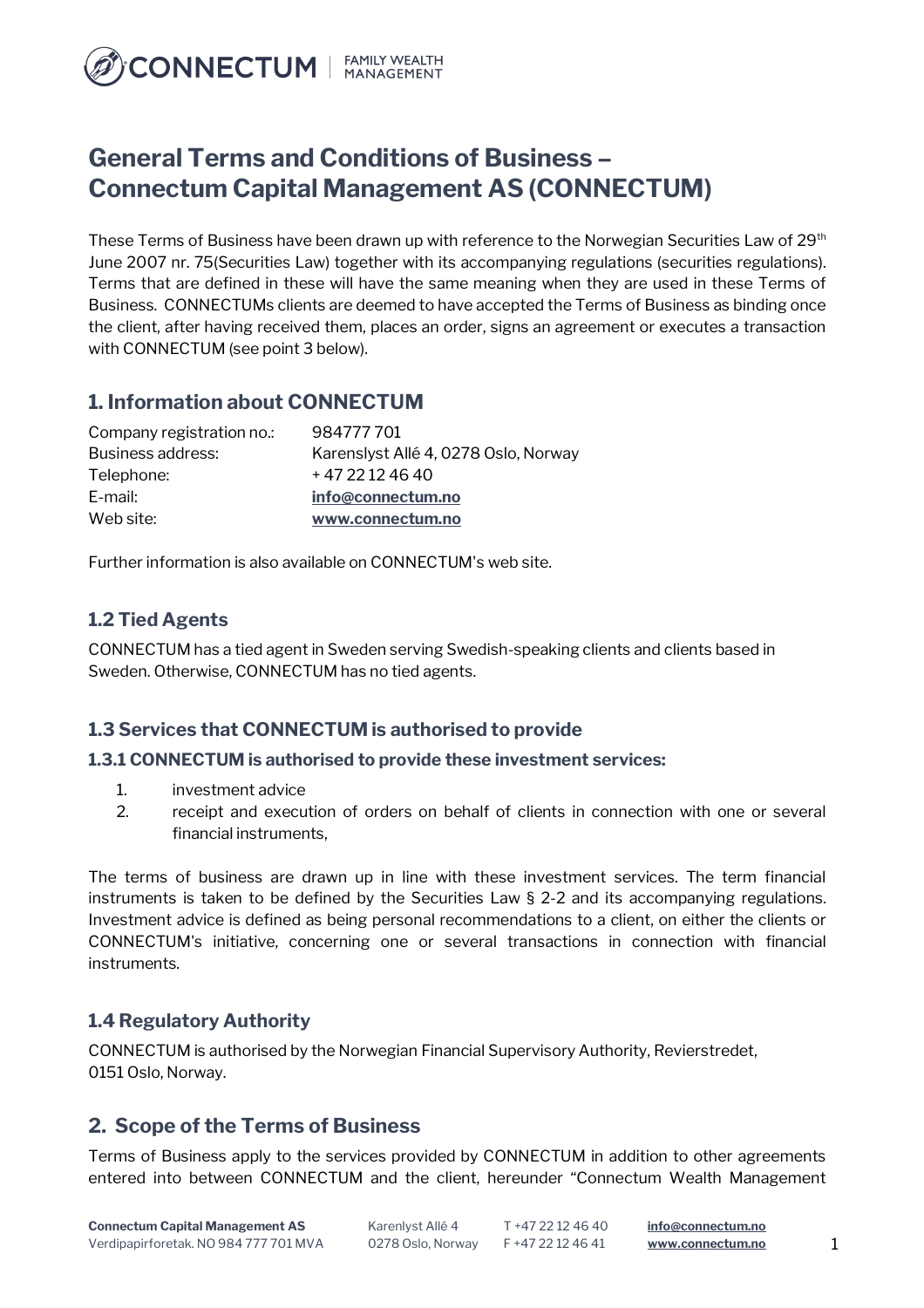

Agreement" and Investment Strategy. In the case of conflict between such agreements and Terms of Business such agreements will take precedence. In addition to the above, services mentioned in point 1.3 can be regulated by the Securities Law, the Securities Registry Law, Stock Exchange Law, Equities Law, Contract Law and other relevant laws.

# **3. Client Classification**

With regards to the Securities Law, CONNECTUM has a duty to classify its clients into one of three categories: non-professional clients, professional clients or qualified counterparties. Classification is made according to more precise definitions in the Securities Law and Regulations. CONNECTUM will inform each client as to which category they fall into and their ability to request to be classified in another category and what implications that has for the degree of investor protection afforded them.

Classification has implications for the degree of investor protection. There are greater requirements for example, to provide information and reporting to clients classified as non-professional than to clients classified as professional. Further, CONNECTUM has a duty with regards to the Securities Law to acquire sufficient information about the client to decide whether the services and financial instruments/products it recommends are suitable or applicable for the client.

CONNECTUM carries out such a test to the extent that the client goes through a suitability and applicability test which defines the client's knowledge and experience of financial instruments, the client's financial situation and investment goals, preferences and needs, as well as the client's ability to bare loss and risk preferences. The classification of the client will have relevance to the scope of these tests.

CONNECTUM will, further to the Securities Law, not be bound to carry out the above named suitability test when order execution occurs at the client's initiative or the order concerns non-complicated financial products. The clients will not in such cases, receive the investor protection implied by the suitability test.

Terms of Business apply to both clients classified as professional and non-professional clients. Clients classified as professional are seen as having the necessary expertise and background to be able to evaluate on their own specific markets, investment alternatives, trades and advice provided by CONNECTUM. Professional clients cannot seek the protection of specific rules and regulations which are laid down for the protection of non-professional clients.

### **4. Client's responsibility concerning information provided to CONNECTUM**

To satisfy the demands of the Securities Law to carry out a suitability and applicability test CONNECTUM has a duty to acquire certain information from clients. Clients are obliged to provide CONNECTUM with all necessary and correct information on their own financial situation, investment experience and investment goals, risk tolerance and ability to bare loss, that may be relevant for the services and financial instruments/products to be obtained through CONNECTUM. Clients also undertake to inform CONNECTUM if there are significant changes to information which has been given previously.

The client accepts that CONNECTUM is empowered to use the information provided as a basis for its evaluation of the services or investments that are suitable or applicable for the client and will not carry out their own assessment. The client further accepts that should insufficient information be provided to CONNECTUM, CONNECTUM may not be able to provide appropriate advice and decide if a particular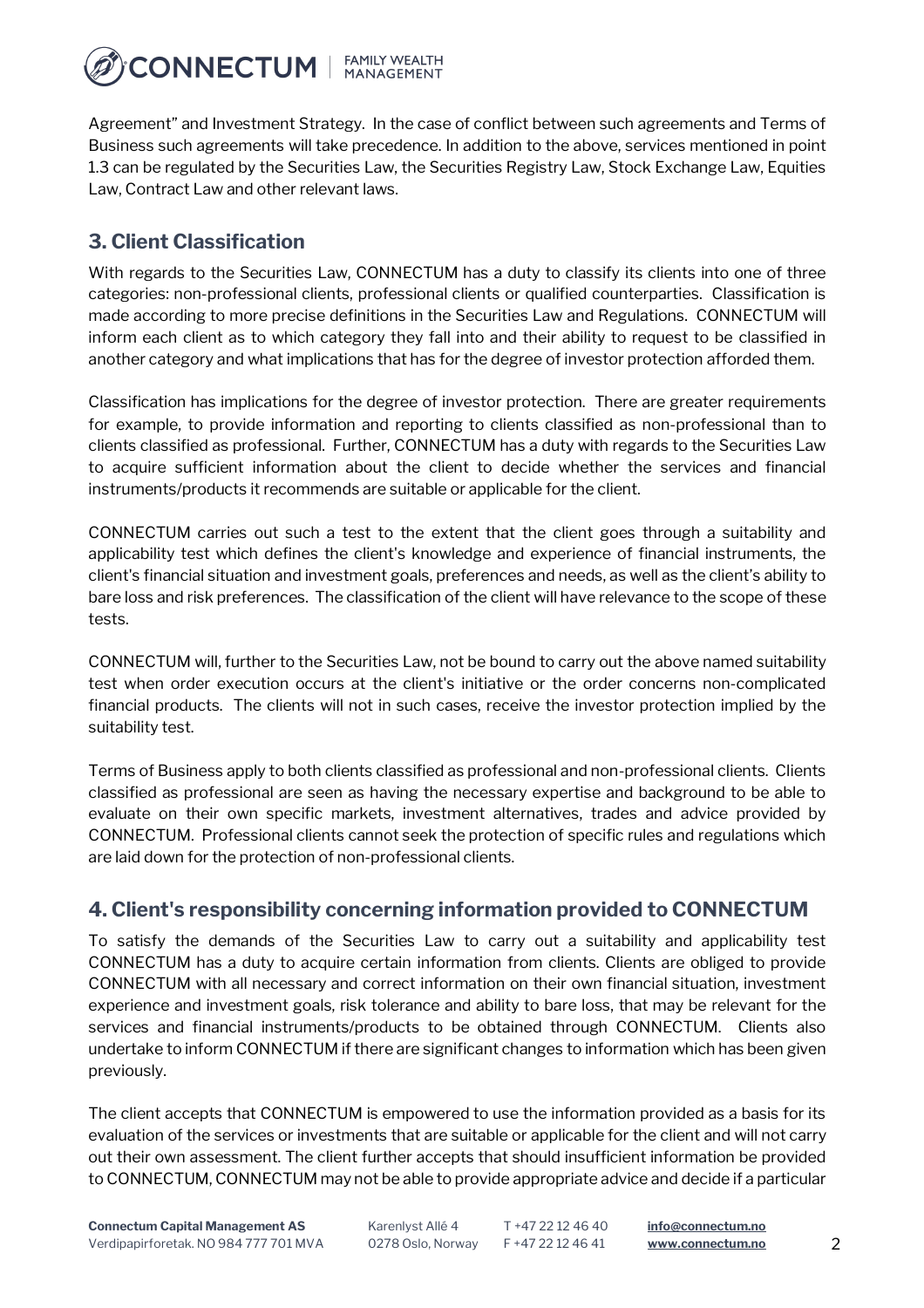**CONNECTUM** | FAMILY WEALTH

investment is suitable or not. The client will be informed in such circumstances that the information provided to CONNECTUM is insufficient and that the investment is considered unsuit-able. Should the client wish to proceed in spite of this warning, this will be at the client's own risk.

## **5. Risk**

The client accepts that investments are connected with a risk of loss. The invested capital can rise or fall in value. The value of investments depends amongst other things on movements in financial markets. Historical performance cannot be used as an indicator of future performance of securities. The client must evaluate the risks associated with particular investments.

The client should avoid engaging in investments they do not understand the risks associated with. It is suggested that the client seeks advice from CONNECTUM or other relevant advisers and as necessary seeks information prior to taking a decision.

The Investment Strategy recommended by CONECTUM is based upon a thorough needs analysis and should be suitable and appropriate for the client.

All transactions that the client carries out subsequent to receiving advice from CONNECTUM occur at the client's own risk and are based upon the client's own knowledge and decisions. Under no circumstances can CONNECTUM accept responsibility for advice where the client either totally or partially ignores the advice CONNECTUM has given. CONNECTUM cannot provide any guarantees for the consequences of a client's transactions.

### **6. Orders and instructions - agreements**

#### **6.1 Receipt of orders**

The Connectum Private Client Agreement, Private Client Profile and Investment Strategy must be signed by the client. The signature of the Investment Strategy shall provide a one time authority to Connectum to arrange the purchase of the investments described in the Investment Strategy. The client shall deliver orders in line with CONNECTUM's current guidelines. Verbal orders are not accepted. Orders or acceptances of recommended rebalancing suggestions must be submitted in writing by email, fax or letter. All orders shall be specific.

CONNECTUM is not obligated to accept or transmit orders, or by other means carry out transactions, where such orders or transactions are not given in a satisfactory manner. CONNECTUM is not responsible for any loss which may occur where orders are not given correctly. CONNECTUM's processes which are not defined by the terms of business will be made known to the client upon the first engagement in such a transaction.

CONNECTUM is obligated to record telephone conversations between the client and CONNECTUM when providing investment services and advice as well as documenting other forms of communication when these are used to provide investment services, even if they do not lead to the execution of investment services. Documentation and other forms of communication will be stored by CONNECTUM according to the applicable regulations. The minimum storage period is five years.

The customer may, on request, have access to sound recordings of their own conversations and other communications. Audio recordings can be searched according to date of the call, incoming and outgoing phone number and the person the customer has been in a telephone conversation with. Documentation of communication through other communication channels can be found according to the customer's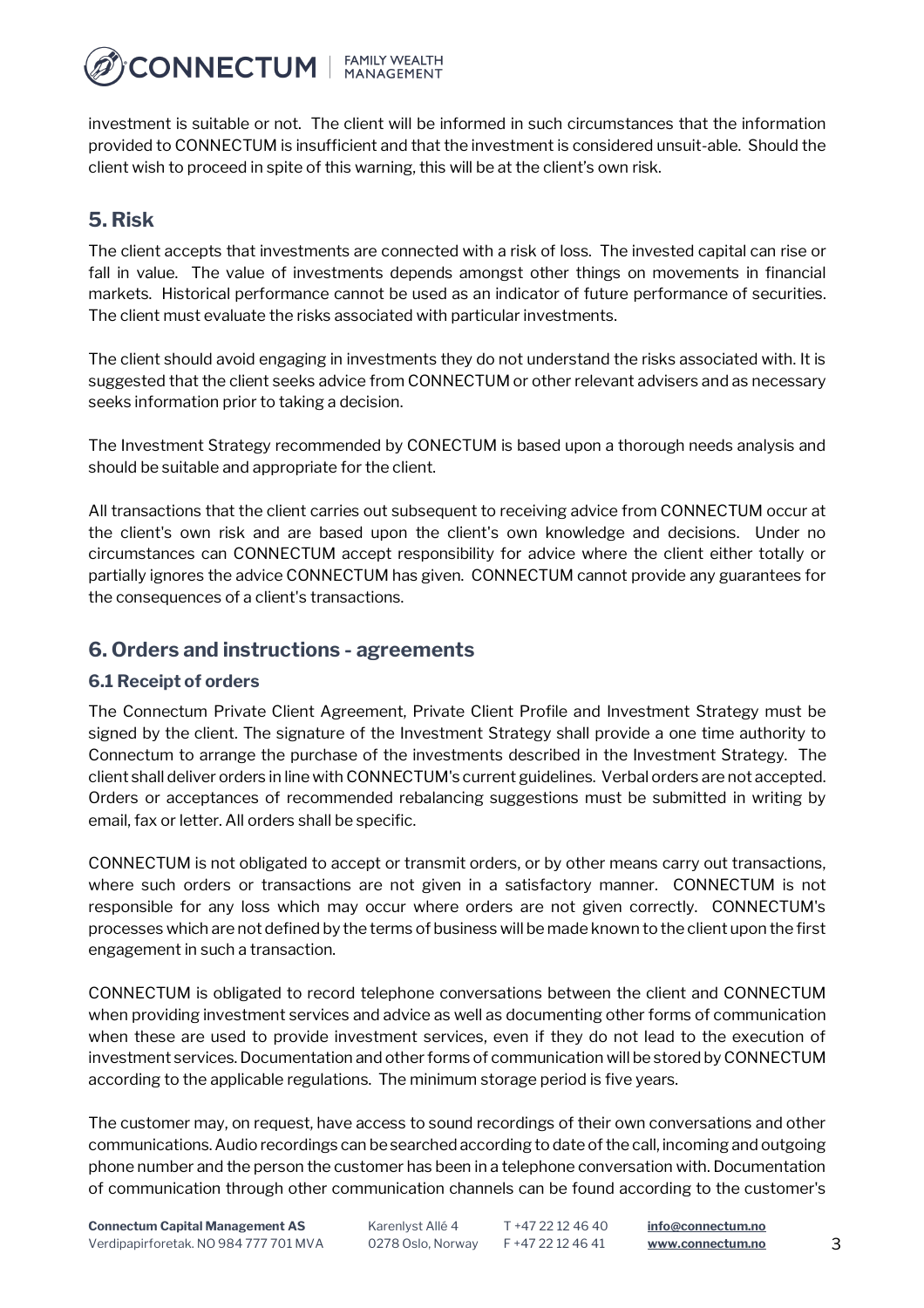

identity, time of communication and employees of CONNECTUM who have carried out the communication. CONNECTUM may be required to disclose audio tape recordings and documentation for other communications to public authorities and others who may require this in accordance with law.

Orders can be recalled in so far as they have not been executed and in so far as such recall is possible in light of the applicable rules processes and practical circumstances. Further, CONNECTUM can cancel an order which it considers to be in contravention of any laws or good business or market practice. CONNECTUM is not obligated to carry out an order or transaction where CONNECTUM has any suspicion that it is connected to market manipulation as defined by the Securities Law chapter three or other punishable offences such as money-laundering. CONNECTUM is not responsible for any loss which may occur in such circumstances of order cancellations.

#### **6.2 Transmission of orders**

CONNECTUM does not execute orders itself but instructs a custodial bank authorised to conduct investment services to execute orders. When instructing orders CONNECTUM is obligated to act in the CLIENT's best interests and take all necessary measures to ensure the best possible result for the client. The definition of best result can be defined after an analysis of several criteria defined in the Securities Law and regulations.

#### **6.3 Order execution**

Execution of orders is undertaken by the bank CONNECTUM has transmitted the client's order to. The client will therefore also be a client of the bank executing the order. Unless otherwise agreed, CONNECTUM will receive and store advices/ confirmations from the bank acting as the client's custodian of the behalf of the client.

CONNECTUM's transmission of orders to a bank and the execution of the order by said bank which is authorised to conduct investment services does not imply any reduction in the investor protection afforded the client by the Securities Law. The bank receiving and carrying out the client's order is subject to securities law and regulations. Such banks will be able to act on information received from CONNECTUM without having to refer to the client.

### **7. Reporting of services performed - confirmation of execution**

CONNECTUM shall provide the CLIENT with reports of the services performed by the company every quarter. The reports shall include periodic information to the CLIENT taking account of the nature and complexity of the financial instruments involved and the services provided to the CLIENT.

When providing investment advice to non-professional CLIENTS, CONNECTUM shall provide the CLIENT with a suitability report before an order resulting from its advice is actioned. The suitability statement should specify CONNECTUM'S advice and explain how the advice corresponds to the CLEINT's preference, goals and other characteristics (suitability assessment).

Suppliers who carry out orders on behalf of CONNECTUM will report to the client and/or CONNECTUM behalf of the client to confirm that they have carried out the task as instructed. To the degree that it is relevant, the transaction advice / confirmation will include information about costs related to the trade performed for the customer. The terms and conditions of the transaction advice / confirmation will be stated in the supplier's business terms.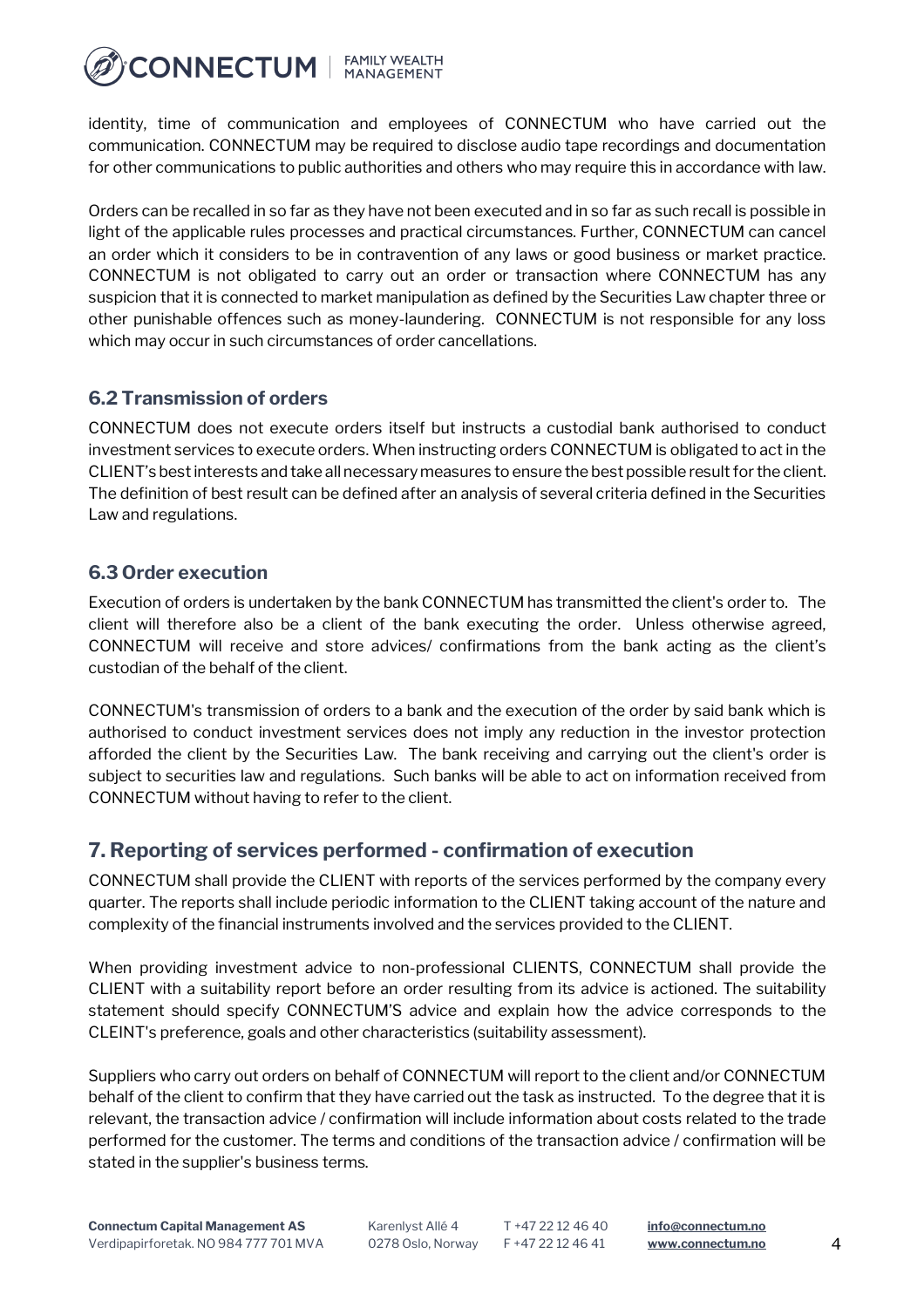

### **8. Complaints**

As soon as possible after having received confirmation of a trade, the client shall check that the trade has been carried out in agreement with the order/ assignment. Possible objections shall be reported to CONNECTUM on the same day that the confirmation is received and at latest during the course of the next business day in so far as it is not possible to complain on the same day.

The trades which are carried out through CONNECTUM instructing the order to another securities company are subject to the rules and regulations which apply as a consequence of any agreements between the client and said securities company.The client cannot engage in any covering trades on behalf of CONNECTUM. The client can only cancel the agreement to the degree that significant delays or failure to execute have occurred.

The rules in contract law relating to the invalidity of contract between parties in a trade, i.e. CONNECTUM, the client, the executing bank and other parties, apply. The client shall inform CONNECTUM as soon as possible if they believe these rules to apply.

Notice of termination in this regard shall be given in writing by email, fax or letter unless verbal confirmation is justified in order to reduce loss, responsibility or risk. Verbal notice should in such cases be confirmed as soon as possible in writing.

## **9. Right of complaint**

The period of grace for complaints for clients is normally 14 days. The right of complaint does not apply to investment services where the price is dependent upon movements in financial markets over which CONNECTUM has no influence or which can occur within the period of grace. This applies to the majority of financial instruments connected to investment advice and the receipt and execution of orders. Therefore, there will normally be no right of complaint for the services CONNECTUM performs under the Terms of Business.

### **10. Breach of contract**

The client is seen as having breached their contract with CONNECTUM insofar as:

- 1. there is contravention of the Terms of Business
- 2. transmitted orders are not completed by the clients in line with agreed conditions for example if the client does not make payment on time or make available funds/investments in a timely fashion
- 3. the client breaks rules concerning the misuse of markets or does not behave in line with accepted market practice
- 4. the client becomes insolvent or there is a danger that the client becomes insolvent, becomes subject to bankruptcy proceedings or debt recovery
- 5. the client terminates their business or there occur significant changes in the client's business or business behaviour, economic or financial situation such that there may be a breach of the terms of business or tasks which are to be carried out or transmitted
- 6. the client substantively fails to fulfil their other obligations towards CONNECTUM and towards others who carry out services for and in conjunction with CONNECTUM.

In the case of a breach by the client, CONNECTUM may make use of the following provisions:

- 1. dissolve the agreement with the client (as defined by the terms of business)
- 2. reverse or cancel tasks or orders which have not been completed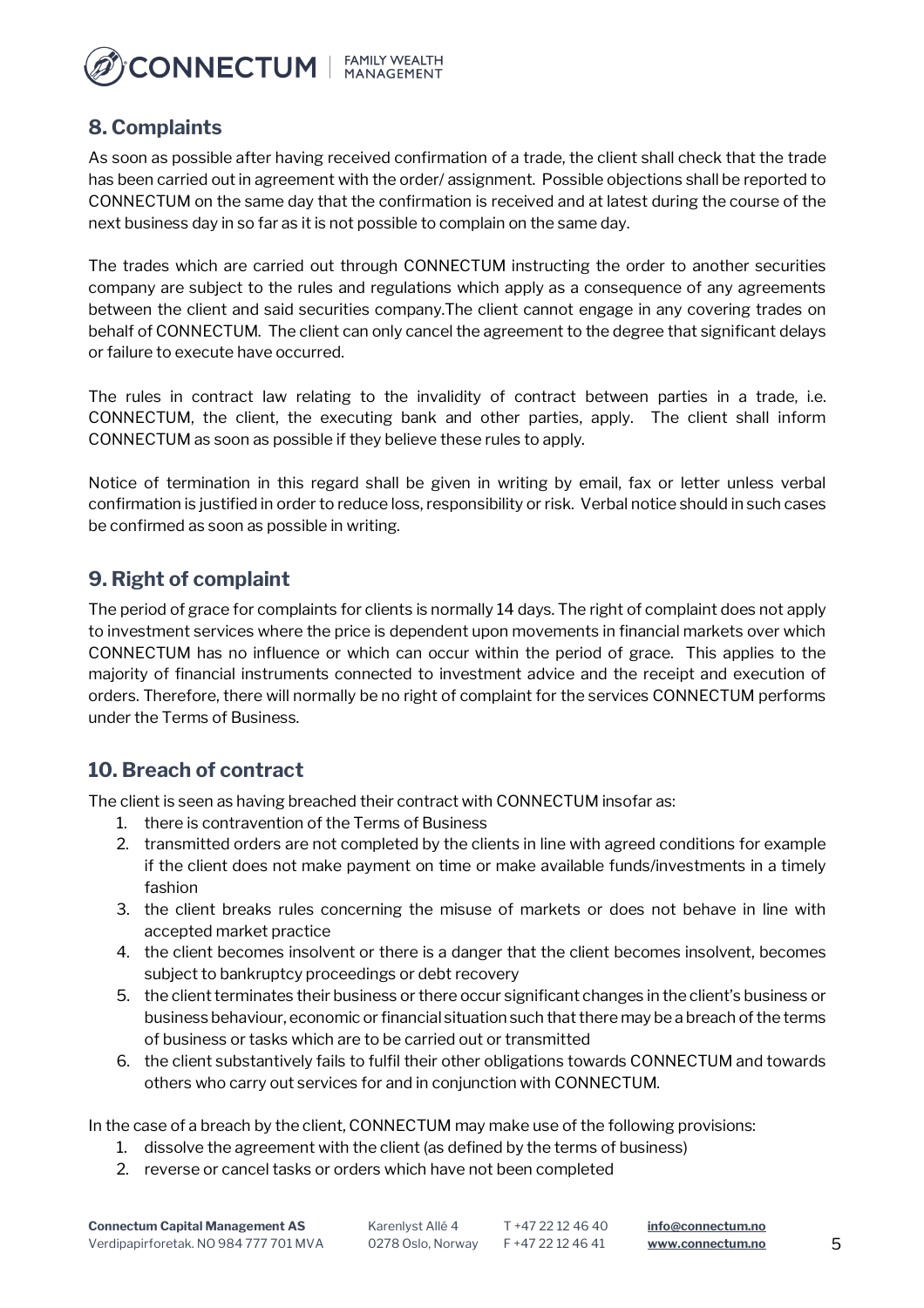

- 3. implement covering trades for the company or client's account and risk
- 4. make good on any monies owed it by the client, unless prevented by law
- 5. seek recompense in any security provided by the client to CONNECTUM

In the event of covering trades, the client bears the risk for price or market changes. The client only has the right to any profits occurring to the extent that the client cannot be held responsible for the need for the trade. The client shall cover any costs or outgoings relating to covering trades.

## **11. Interest payable on breach of contract**

In the case of a breach of contract by CONNECTUM or the client, interest may be payable at rates determined by the applicable rates set by law unless otherwise specified.

### **12. Use of Powers of Attorney**

It is the client's responsibility to ensure that the necessary powers of attorney and permissions are available before entering into an agreement for investment services. Where the client gives an order as attorney for a third party, the client and the third party they represent are bound by the Terms of Business. Upon request, the client shall provide CONNECTUM with information as to any person or persons who can enter into agreements connected to financial instruments/products on their behalf.

### **13. Conflict of Interest**

CONNECTUM will seek to avoid any conflicts of interest. Further, CONNECTUM has a duty to ensure that the client's interests are placed before its own and before any person or persons with any direct or indirect control in CONNECTUM. Likewise, no one client's interests should be prioritised at the expense of another client.

CONNECTUM shall take all appropriate measures to identify and prevent conflicts of interest between CONNECTUM and its CLIENTS and between CLIENTS, including conflicts resulting from revenue from persons other than the CLIENT or CONNECTUM's remuneration or incentive schemes.

### **14. Membership of the Securities Companies' Guarantee Fund (SCGF)**

CONNECTUM is a member of SCGF in line with the Securities Trading Law. SCGF shall provide cover in cases of a member's inability to repay money or return financial instruments which are in custody, administered or managed by a member in connection with the provision of investment services and/or complimentary services. Coverage extends up to NOK 200'000 per client.

### **15. Measures to combat Money Laundering**

Upon the establishment of a relationship the client shall provide all necessary documentation to prove their identity and any powers of attorney such that CONNECTUM can at all times fulfil its obligations under the rules to combat money laundering as applicable.

The client should be aware that CONNECTUM is or can be obliged to provide the relevant authorities with all applicable information relating to the client relationship or individual transactions. This can occur without the client being informed.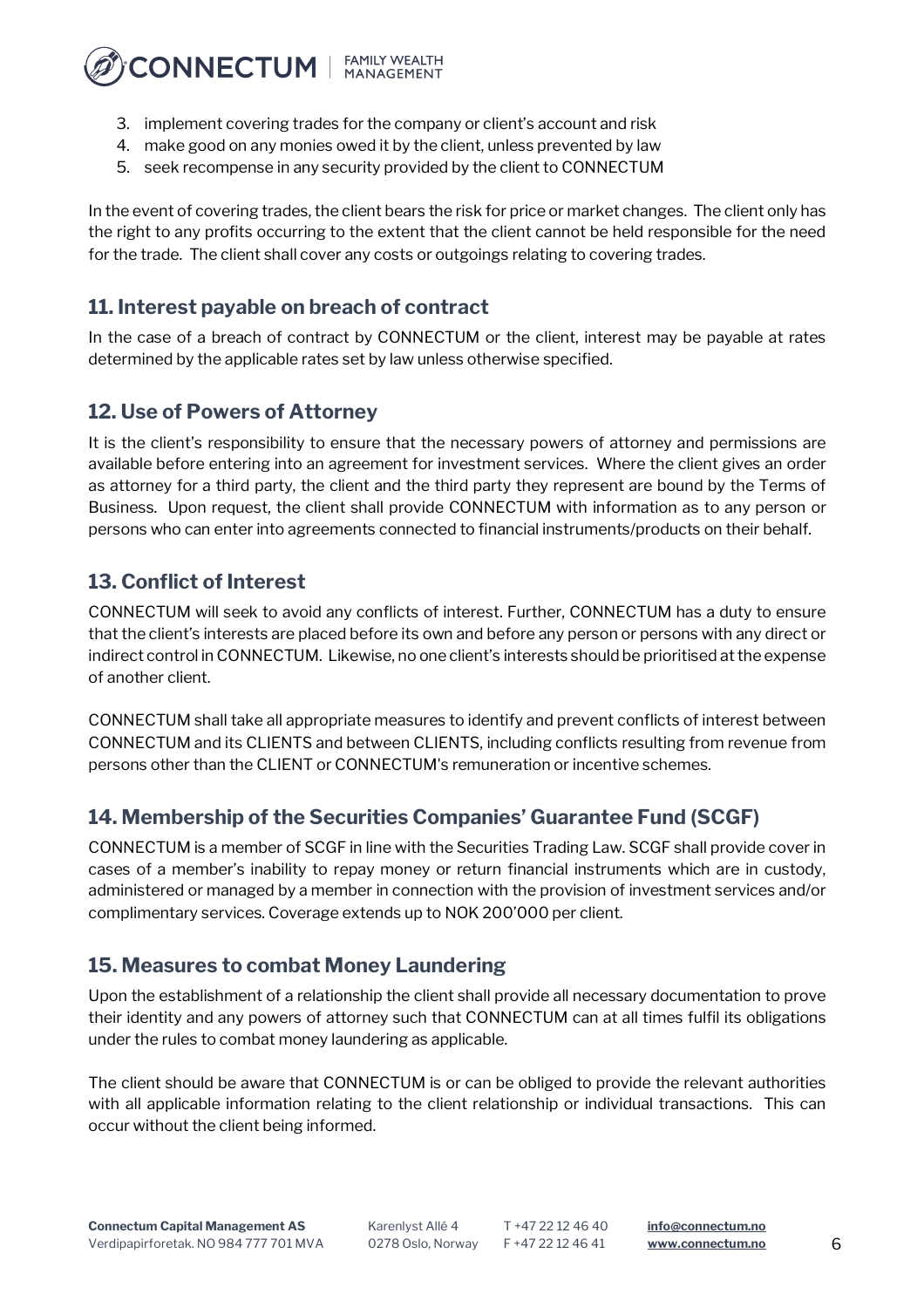

#### **16. Duty to provide information to the authorities, ombudsman or others**

Independent of the duty of confidentiality demanded by law, CONNECTUM has a duty to provide information concerning the client, the client's transactions, account details etc. to official bodies where required by law.

### **17. Changes**

The Terms of Business, with subsequent changes, are accepted and binding upon the CLIENT when the CLIENT submits an orders or otherwise enters into a contract with CONNECTUM after receiving the Terms of Business or changes to them. This is also considered to be a confirmation that the customer has read and acquainted themselves with the Terms of Business. Information concerning the delivery and acceptance of the Terms of Business will be stored by CONNECTUM.

The Terms of Business may be unilaterally changed by CONNECTUM. This could be due to changes in laws and regulations, changing market practices, or otherwise where CONNECTUM finds it necessary based on the assessment of its business and risks involved therein.

Substantive changes will be notified to the customer in writing or by another approved medium and will take effect from the time the client is informed in writing. The client will be seen as having accepted transmission of changes by email where they have provided an email address to CONNECTUM. Other changes come into effect from the time they are publicised on CONNECTUM's website. Changes will have no effect on orders, trades, transactions etc. which are given before such time as any changes are publicised.

### **18. Notice**

As per the agreement, the client may give notice in writing, by fax, email or letter. Notice sent by fax shall be confirmed by sending of the original by post unless otherwise agreed. Notice is considered valid when the other party has received it at the address specified in the Contract. The parties are obliged to notify one another of any address change. In communications with CONNECTUM, the client may use English or Norwegian.

### **19. Interpretation**

In the case of conflict with laws which contain flexibility, the Terms of Business shall take precedence. In the case of referral to law, other rule or these Terms of Business, it is understood that such laws, rules or terms of business as are in force apply. With reference to the relationship between the Terms of Business and other agreements between the client and CONNECTUM see point 2.

#### **20. Jurisdiction – choice of law – conflict resolution**

Conflict arising between the client and CONNECTUM under these Terms of Business shall be resolved according to Norwegian law under the jurisdiction (non-exclusive) of the courts of Oslo. Clients in a foreign jurisdiction do not have the right to take action in any other jurisdiction than the Oslo courts. Independent of this, CONNECTUM reserves the right to take to court clients based in a foreign jurisdiction in that jurisdiction should they so wish.